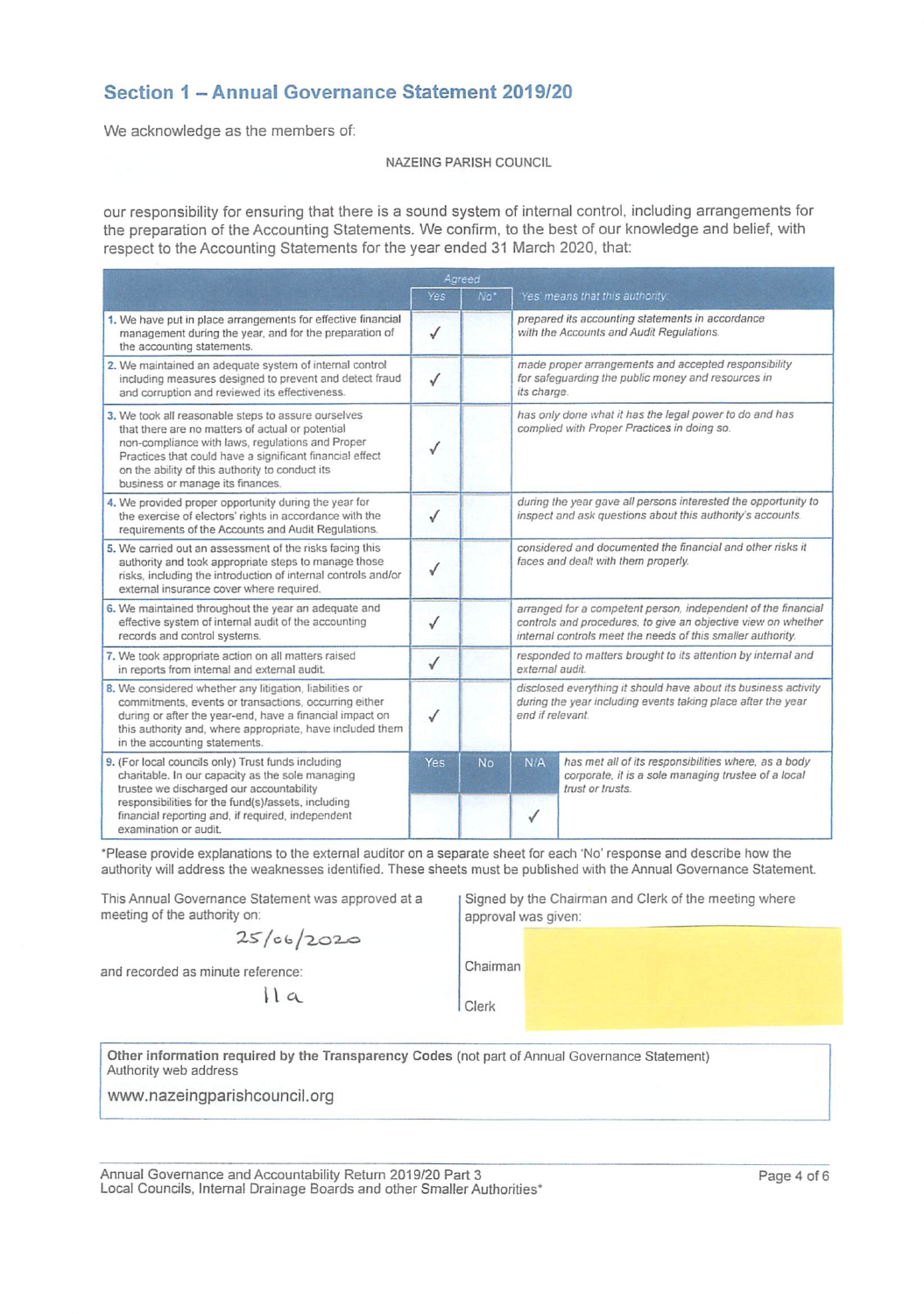# Section 2-Accounting Statements 2019/20 for

NAZEING PARISH COUNCIL

|                                                                                        | Year ending           |                        |           | Notes and quidance<br>Please round all figures to nearest £1. Do not leave any<br>boxes blank and report £0 or Nil balances. All figures must<br>agree to underlying financial records.                          |  |  |
|----------------------------------------------------------------------------------------|-----------------------|------------------------|-----------|------------------------------------------------------------------------------------------------------------------------------------------------------------------------------------------------------------------|--|--|
|                                                                                        | 31 March<br>2019<br>£ | 31 March<br>2020<br>₽. |           |                                                                                                                                                                                                                  |  |  |
| 1. Balances brought<br>forward                                                         | 212,212               | 214,125                |           | Total balances and reserves at the beginning of the year<br>as recorded in the financial records. Value must agree to<br>Box 7 of previous year.                                                                 |  |  |
| 2. (+) Precept or Rates and<br>Levies                                                  | 72,994                | 82,994                 |           | Total amount of precept (or for IDBs rates and levies)<br>received or receivable in the year. Exclude any grants<br>received.                                                                                    |  |  |
| $3. (+)$ Total other receipts                                                          | 2,315                 | 1,798                  |           | Total income or receipts as recorded in the cashbook less<br>the precept or rates/levies received (line 2). Include any<br>grants received.                                                                      |  |  |
| 4. (-) Staff costs                                                                     | 13,102                | 15,088                 |           | Total expenditure or payments made to and on behalf<br>of all employees. Include gross salaries and wages,<br>employers NI contributions, employers pension<br>contributions, gratuities and severance payments. |  |  |
| 5. (-) Loan interest/capital<br>repayments                                             | 19,424                | 19,424                 |           | Total expenditure or payments of capital and interest<br>made during the year on the authority's borrowings (if any).                                                                                            |  |  |
| 6. (-) All other payments                                                              | 40,870                | 38,500                 |           | Total expenditure or payments as recorded in the cash-<br>book less staff costs (line 4) and loan interest/capital<br>repayments (line 5).                                                                       |  |  |
| $7. (=)$ Balances carried<br>forward                                                   | 214,125               | 225,906                |           | Total balances and reserves at the end of the year. Must<br>equal $(1+2+3) - (4+5+6)$ .                                                                                                                          |  |  |
| 8. Total value of cash and<br>short term investments                                   | 213,497               | 225, 472               |           | The sum of all current and deposit bank accounts, cash<br>holdings and short term investments held as at 31 March -<br>To agree with bank reconciliation.                                                        |  |  |
| 9. Total fixed assets plus<br>long term investments<br>and assets                      | 1,024,411             | 1,025,721              |           | The value of all the property the authority owns - it is made<br>up of all its fixed assets and long term investments as at<br>31 March.                                                                         |  |  |
| 10. Total borrowings                                                                   | 350,290               | 346,588                |           | The outstanding capital balance as at 31 March of all loans<br>from third parties (including PWLB).                                                                                                              |  |  |
| 11. (For Local Councils Only) Disclosure note<br>re Trust funds (including charitable) |                       | <b>Yes</b>             | <b>No</b> | The Council, as a body corporate, acts as sole trustee for<br>and is responsible for managing Trust funds or assets.                                                                                             |  |  |
|                                                                                        |                       |                        | √         | N.B. The figures in the accounting statements above do<br>not include any Trust transactions.                                                                                                                    |  |  |

I certify that for the year ended 31 March 2020 the Accounting Statements in this Annual Governance and Accountability Return have been prepared on either a receipts and payments or income and expenditure basis following the guidance in Governance and Accountability for Smaller Authorities - a Practitioners' Guide to Proper Practices and present fairly the financial position of this authority.

Signed by Responsible Financial Officer before being presented to the authority for approval

Date

29/05/2020

I confirm that these Accounting Statements were approved by this authority on this date:

 $25/06/2020$ 

as recorded in minute reference:

 $\cup$ 

Signed by Chairman of the meeting where the Accounting Statements were aooroved

Annual Governance and Accountability Return 2019/20 Part 3 Local Councils. Internal Drainage Boards and other Smaller Authorities\*